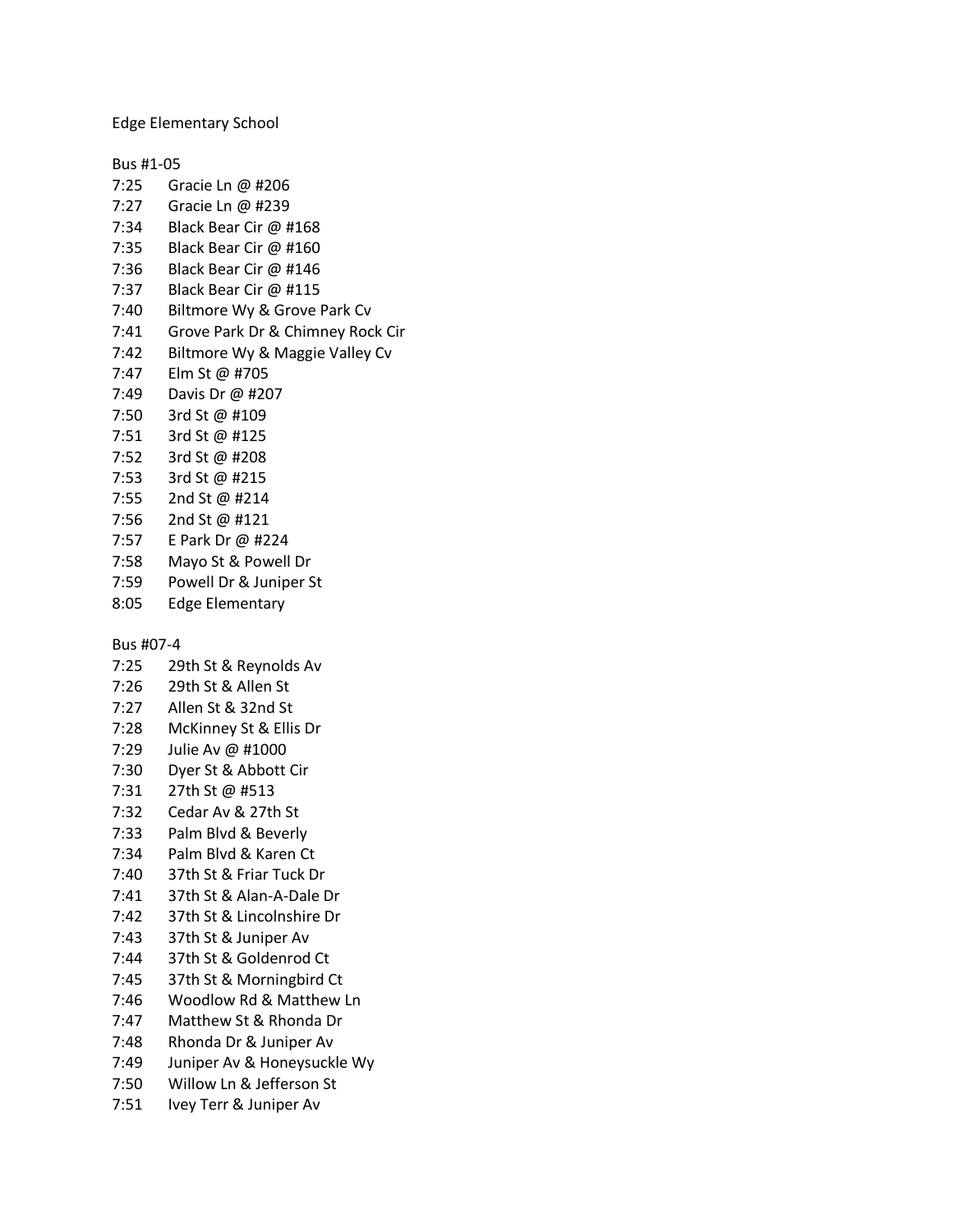- 7:52 Juniper Av & Rita Ln
- 8:05 Edge Elementary School

## Bus #07-5

- 7:34 Crestview Av & Monroe St
- 7:35 Crestview Av & Jefferson St
- 7:37 Jefferson St & Fir Ave
- 7:39 46th St @ #1017
- 7:42 47th St @ Lighthouse Daycare
- 7:43 Hickory Av & 48th St
- 7:45 Palm Blvd & Bowdoin Ct
- 7:46 Palm Blvd & Dartmouth Wy S
- 7:47 Palm Blvd & McKinley St
- 7:49 N Cedar Av & Elderberry Ln
- 7:51 N Cedar Av & Alonzo Ct
- 7:52 N Cedar Av & Cedar Ridge Way
- 7:53 N Cedar Av & Peachtree Way
- 7:56 College Blvd & Sparkleberry Cv
- 7:57 Hawks Landing @ stop sign
- 7:58 Johnson St @ Wildwood Apts
- 7:59 Kelly Rd & Caroline St
- 8:00 Howell Rd @ bicycle shop
- 8:01 Cadillac Av & Buddy Phelps Dr
- 8:05 Edge Elementary

## Bus #07-7

- 7:41 Bayshore Dr & Regatta Dr
- 7:42 Bayshore Dr @ #708
- 7:43 Bayshore Dr @ #815 (marina)
- 7:44 Bayshore Dr & Christy Dr (N)
- 7:45 Bayshore Dr & Judith Av (S)
- 7:46 Bayshore Dr & Christy Dr (S)
- 7:47 Bayshore Dr & Meigs Dr
- 7:48 Bayshore Dr & Cross St
- 7:49 Valparaiso Blvd & S Cedar Av
- 7:50 Valparaiso Blvd & Dogwood Av
- 7:51 N Hudson Cir @ #209
- 7:52 Hudson Cir & Scott Rd
- 7:53 Scott Rd @ #1414
- 7:55 Finck Rd & McFarr St
- 7:56 Finck Rd & 20th St
- 7:57 21st St @ #208
- 7:58 Dogwood Av & 22nd St
- 7:59 22nd St & S Cedar Av
- 8:00 S Cedar Av & Beverly Dr
- 8:01 S Cedar Av & Kailyn Ct
- 8:05 Edge Elementary